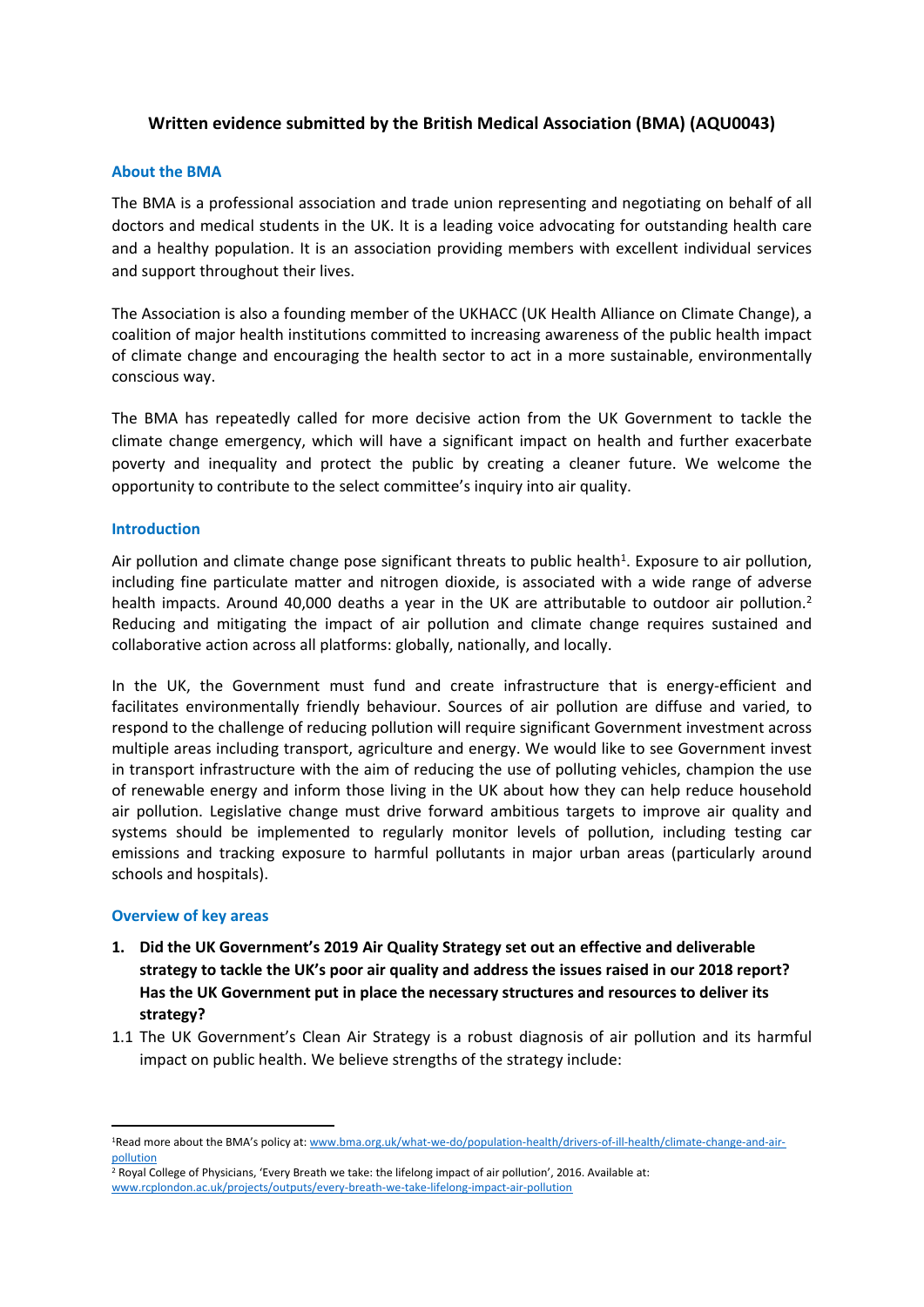- The attention the strategy draws to air pollution as the largest environmental risk to health, and its categorisation as a 'public health emergency'. BMA members feel strongly about the need for action on air pollution in order to safeguard the health and well-being of those living in the UK; 83% of our members, when surveyed, said that they were worried about the impact of air pollution on public health.<sup>3</sup>
- The detailed account the strategy provides of the sources of air pollution at quite a granular level, and an appreciation of the issue's complexity. For example, we welcome the UK Government's awareness that public communication and messaging will be vital, both in the form of a public health warnings, but also as a preventative measure to inform the public of how to reduce household air pollution. Equally, the investment and commitment to better data, modelling, and reporting in the strategy are positive, given the complexity that comes with assessing air pollution levels, particularly PM2.5 levels.
- 1.2 However, while noting these strengths we also believe that the strategy falls short in setting out detailed steps as to how the UK Government intends to deliver on its ambition, which will be crucial to reduce pollution and improve air quality. Significant shortcomings in this regard include:
	- While there is a target expressed in the strategy for reducing average exposure to PM2.5 levels, there appears to be little appetite to make this legally binding in order to prevent future backsliding from targets established in transposed EU air quality directive. It was hoped that the UK Government's Environment Bill would remedy this – however, in its current form it still lacks legally binding targets despite attempts to strengthen the legislation's ambitions by Opposition MPs during the Bill's scrutiny in the Commons.
	- Furthermore, there have been legitimate questions asked about local government's capacity to deliver the role it has been given in the national strategy. The strategy pushes a localised model of governance as the most appropriate way to deal with air pollution. As such the UK Government has sought to bolster local government powers by introducing, among other measures, new legislation to help curb PM2.5 pollution from burning fuel or household waste and by making local authorities responsible for dealing with severe air pollution episodes<sup>4</sup>. However, there have been worries raised by local government<sup>5</sup> that the strategy has been accompanied by insufficient funding to achieve this model. $6$  Given the strain on local authority budgets and capacity – now more than ever –, we think it is imperative that the UK Government supports local authorities with adequate resources needed to implement the clean air strategy.

1.3 Overall, while we find the Government's strategy encouraging and would say that it represents movement in the right direction, the lack of detail and omissions around how the very laudable aims are to be achieved means that we think that the strategy is not sufficient and would need to be bolstered in the future, particularly with respect the requisite structures to help local authorities meet their new responsibilities.

**2. Will the Environment Bill provide England with a robust legal framework to define and enforce air quality limits?** 

<sup>&</sup>lt;sup>3</sup> BMA Survey 2019

<sup>4</sup> UK Government, 'Clean Air Strategy', 2019 :

[https://assets.publishing.service.gov.uk/government/uploads/system/uploads/attachment\\_data/file/770715/clean-air-strategy-2019.pdf](https://assets.publishing.service.gov.uk/government/uploads/system/uploads/attachment_data/file/770715/clean-air-strategy-2019.pdf) <sup>5</sup> Environmental Analyst, 'Clean Air Strategy attempts to tackle diffuse sources', 2020: [https://environment](https://environment-analyst.com/global/73405/clean-air-strategy-attempts-to-tackle-diffuse-sources)[analyst.com/global/73405/clean-air-strategy-attempts-to-tackle-diffuse-sources](https://environment-analyst.com/global/73405/clean-air-strategy-attempts-to-tackle-diffuse-sources)

<sup>&</sup>lt;sup>6</sup> The Lancet, 'New strategy for clean air in the UK – Is it enough ?', 2019: [www.thelancet.com/pdfs/journals/lanres/PIIS2213-](http://www.thelancet.com/pdfs/journals/lanres/PIIS2213-2600(19)30025-6.pdf) [2600\(19\)30025-6.pdf](http://www.thelancet.com/pdfs/journals/lanres/PIIS2213-2600(19)30025-6.pdf)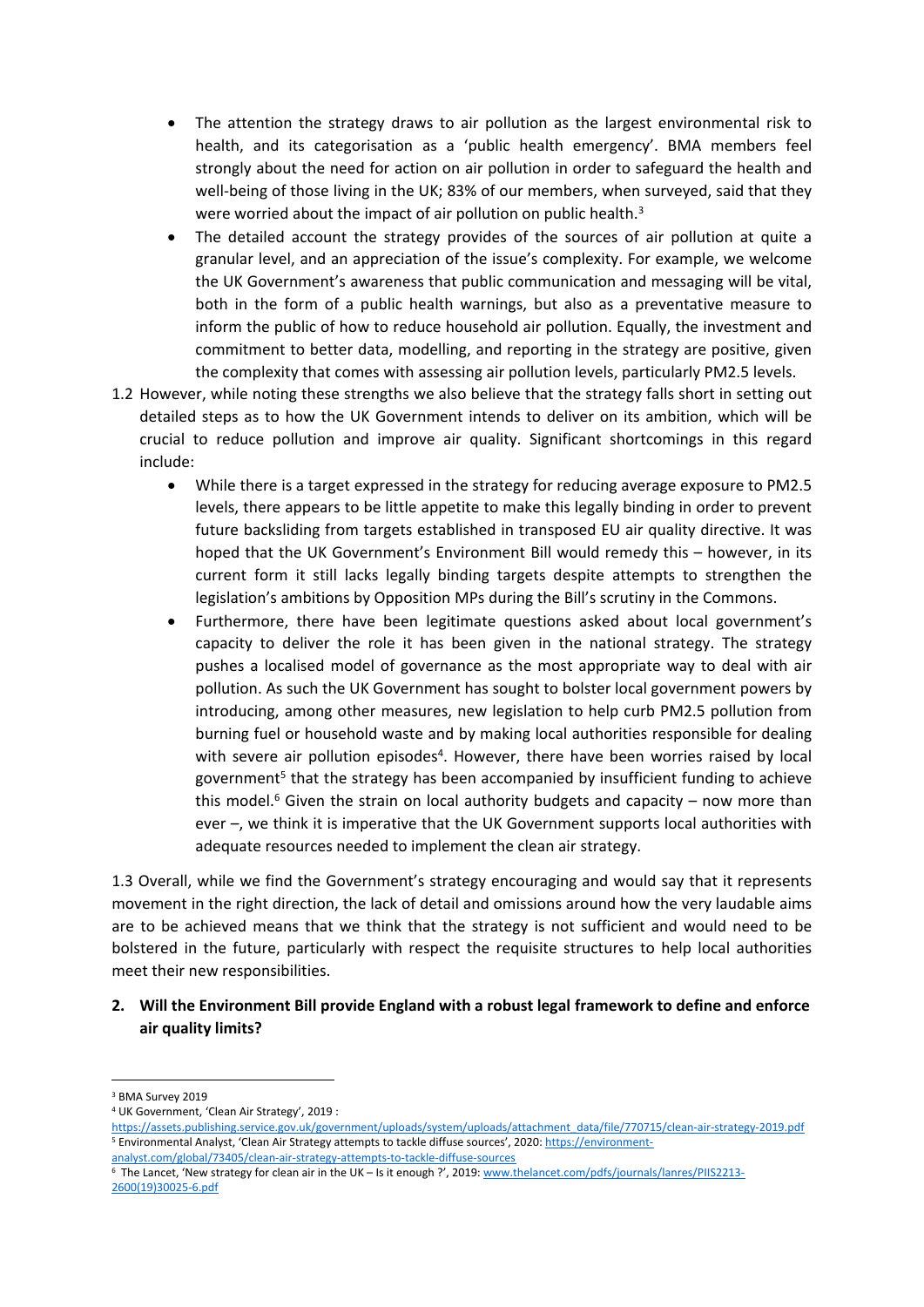- 2.1 The EU has been a leader in environmental legislation over the last 40 years, with the UK playing an important part. The Environment Bill is an important opportunity to ensure environmental protections in the UK are maintained and enhanced after the end of the transition period following the UK's exit from the EU.
- 2.2 However, the BMA is concerned that the Environment Bill, in its current form, fails to provide a legal framework that defines and ensures adherence to legally binding air pollution targets. Whilst provisions in the Bill require the Government to set targets, these are not legally binding. It is also regrettable that targets created as a result of this Bill will have an unnecessarily long timeframe for implementation – details of the air quality target, for example, will not need to be in place until October 2022 and there will be no requirement to meet such a target before at least 2037.
- 2.3 Equally, we are concerned that the Bill does not adequately guard against future weakening of the UK's environmental protections – in particular, its current provisions would allow the Secretary of State to 'lower or revoke' a long-term air quality target created from this Bill, and to lower a target set specifically for PM2.5. We believe provisions in the Bill to amend targets must not have the scope to derail the UK Government's stated ambition to become the first generation to leave the environment in a better state than it was found.<sup>7</sup> It is crucial that the weakening of environmental standards will not be facilitated by the Bill.
- 2.4 With respect to enforcement, we have concerns that the Bill does not give the OEP (Office for Environmental Protection) adequate independence to scrutinise the UK Government's performance on the environment in a robust and impartial way. The UK has consistently been in breach of the EU directive on air quality, for which it has received significant fines – it is vital that an independent body is able to ensure that the UK Government adheres to the targets it sets itself. Our briefing on the Bill<sup>8</sup> urged ministers to consider select committees' recommendations<sup>9</sup> for closer ties between the green watchdog and Parliament.
- **3. What progress had the UK Government made on reducing air pollution and enforcing legal pollution limits before the COVID-19 pandemic?**
- 3.1 The UK Government made good progress in reducing levels of most measured pollutants over the past two decades, however this has plateaued in recent years.<sup>10</sup> Despite some recent actions which the BMA welcomes, such as expediating the date by which diesel and petrol cars will be banned in the UK by 5 years (to 2035), in general, we would characterise pre-pandemic UK Government action as not going far enough to address air pollution. For example, data released in October 2019 shows that the UK Government is still significantly behind on its mandated targets for reducing ambient levels of PM2.5<sup>11</sup> and, indeed, since 2010 much of the UK had been in breach of the EU limit on NOX.<sup>12</sup>

9 Former EFRA Committee Chair, Neil Parish MP (Oct 2019): [www.parliament.uk/business/committees/committees-a-z/commons](http://www.parliament.uk/business/committees/committees-a-z/commons-select/environment-food-and-rural-affairs-committee/news-parliament-2017/environment-bill-inquiry-launch-19-20-/)[select/environment-food-and-rural-affairs-committee/news-parliament-2017/environment-bill-inquiry-launch-19-20-/](http://www.parliament.uk/business/committees/committees-a-z/commons-select/environment-food-and-rural-affairs-committee/news-parliament-2017/environment-bill-inquiry-launch-19-20-/) 

<sup>7</sup> UK Government, 'A green Future: our 25 year plan to improve the environment', 2018:

[https://assets.publishing.service.gov.uk/government/uploads/system/uploads/attachment\\_data/file/693158/25-year-environment](https://assets.publishing.service.gov.uk/government/uploads/system/uploads/attachment_data/file/693158/25-year-environment-plan.pdf)[plan.pdf](https://assets.publishing.service.gov.uk/government/uploads/system/uploads/attachment_data/file/693158/25-year-environment-plan.pdf) 

<sup>8</sup> BMA briefing, [www.bma.org.uk/media/2081/bma-briefing-environment-bill-hoc-second-reading.pdf](http://www.bma.org.uk/media/2081/bma-briefing-environment-bill-hoc-second-reading.pdf)

Former Environmental Audit Committee Chair, Mary Creagh (Oct 2019): [www.parliament.uk/business/committees/committees-a](http://www.parliament.uk/business/committees/committees-a-z/commons-select/environmental-audit-committee/news-parliament-2017/draft-environment-bill-government-response-19-20/)[z/commons-select/environmental-audit-committee/news-parliament-2017/draft-environment-bill-government-response-19-20/](http://www.parliament.uk/business/committees/committees-a-z/commons-select/environmental-audit-committee/news-parliament-2017/draft-environment-bill-government-response-19-20/)  10 UK Government, ' Air Quality Data', 2019:

[https://webarchive.nationalarchives.gov.uk/20200303040317/https://www.gov.uk/government/statistics/air-quality-statistics](https://webarchive.nationalarchives.gov.uk/20200303040317/https:/www.gov.uk/government/statistics/air-quality-statistics) <sup>11</sup> Air Quality News, 'Latest UK Air Pollution Data',2020: [https://airqualitynews.com/2020/05/01/latest-uk-air-pollution-data-no2](https://airqualitynews.com/2020/05/01/latest-uk-air-pollution-data-no2-continues-to-fall-pm2-5-stable/) [continues-to-fall-pm2-5-stable/](https://airqualitynews.com/2020/05/01/latest-uk-air-pollution-data-no2-continues-to-fall-pm2-5-stable/)

<sup>12</sup> Financial Times, 'Breathless: Air quality in British cities remains dangerously low', 2020: [www.ft.com/content/12c596f6-224b-11ea](http://www.ft.com/content/12c596f6-224b-11ea-b8a1-584213ee7b2b)[b8a1-584213ee7b2b](http://www.ft.com/content/12c596f6-224b-11ea-b8a1-584213ee7b2b)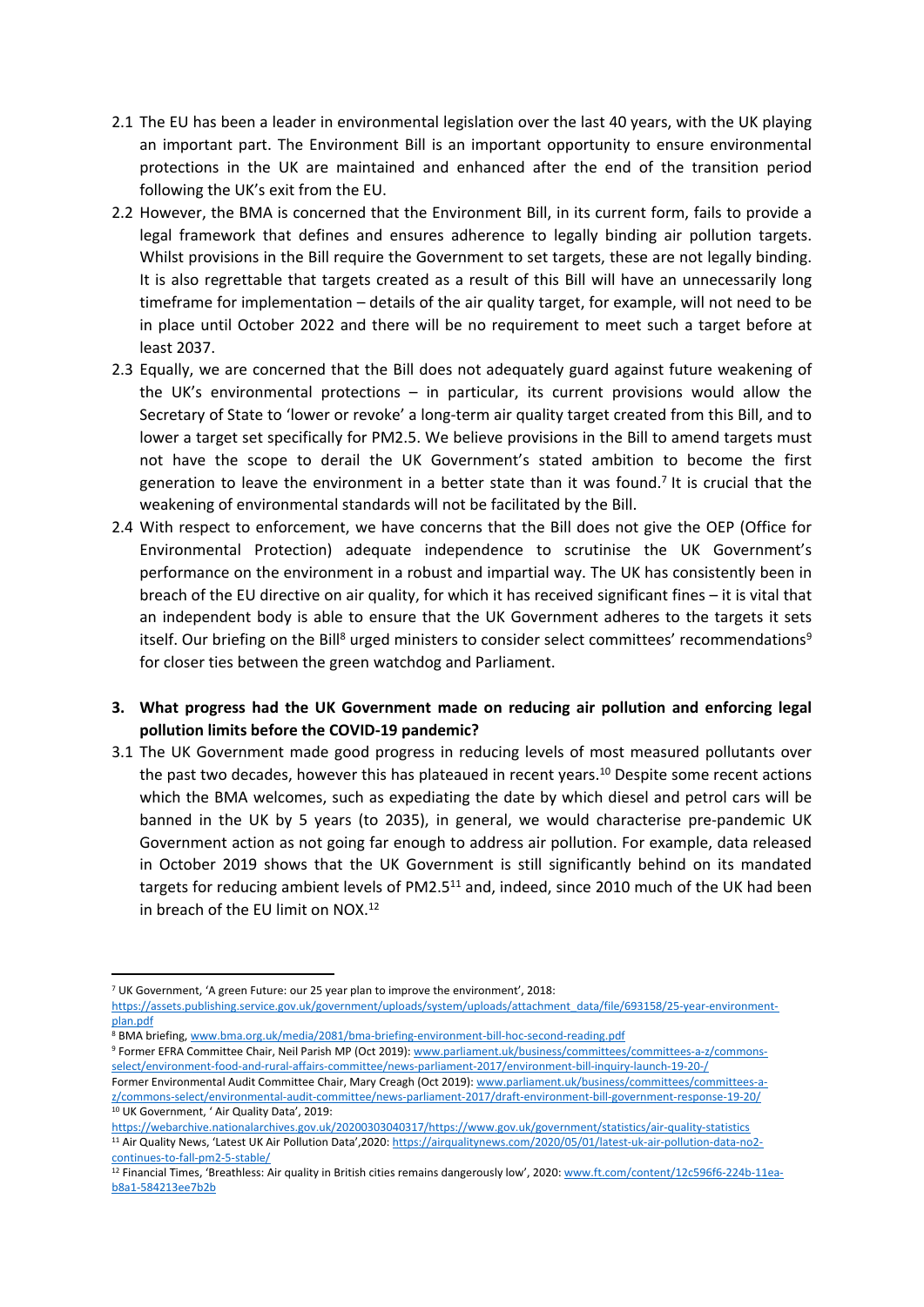- **4. What does the early evidence from the COVID-19 pandemic say about the impact of poor air quality on health, and health inequalities for disadvantaged communities and other at-risk groups, and possible policy responses?**
- 4.1 Air pollution is a known driver of ill health, responsible for an estimated 40,000 excess deaths a year and a contributor to many chronic illnesses, such as respiratory and cardiovascular disease.
- 4.2 Air pollution impacts disadvantaged communities much more severely than wealthier communities. In London, 46% of disadvantaged communities experience levels of pollution that exceed EU limits  $-$  this falls to 2% when we consider the wealthiest communities.  $13$ Disadvantaged communities live in the most polluted areas and as a result their health is adversely affected, exacerbating existing health inequalities.
- 4.3 The BAME community has been disproportionally affected by COVID-19, accounting for 34% of critically ill COVID-19 patients despite making up just 14% of the population. The BMA was vocal in calling for a Government review into why the BAME community has been so substantially and disproportionately affected.<sup>14</sup> This report has since been published, but it is tentative in its conclusions and cites the need for more high quality research.<sup>15</sup> We believe that recent studies on air pollution should be considered within this scope – for example, there appears to be a significant correlation between areas with higher levels of pollution in years preceding the COVID-19 pandemic and a higher mortality rate from the virus. A study from the Harvard school of Public Health by Dominici *et al.<sup>16</sup>* found that an increase of 1 μg/m3 in PM2.5 is associated with an 8% increase in the COVID-19 death rate. This finding has been corroborated by several other studies including one from the University of Cambridge.<sup>17</sup>
- **5. What are the current and emerging risks and opportunities for air quality posed by: short-term policy and societal changes in response to the pandemic, for example changes to transport to reduce the risk of transmission?**
- 5.1 The COVID-19 pandemic has precipitated an unprecedented change in how we live and work, around the world. In the short term we have seen a major decrease in emissions and air pollution from across society; It is currently unclear to what extent these short-term declines in emissions and air pollution can be captured and maintained.
- 5.2 One major benefit with respect to air quality during the pandemic came from the decrease in road traffic brought on by fewer people commuting and a move towards active travel in the form of cycling and walking. The Mayor of London's office for example reported that there had been a fall in most categories of measured pollutants – with those most directly associated with road travel, such as N02, falling by up to 50%<sup>18</sup>.
- 5.3 These findings were mirrored in cities across the UK, with Oxford reporting a decrease of 59%<sup>19</sup>, Edinburgh a 50%<sup>20</sup> decrease, and York a 30%<sup>21</sup> decrease. Indeed, globally Milan, New Delhi, and

<https://www.medrxiv.org/content/10.1101/2020.04.16.20067405v5>

<sup>&</sup>lt;sup>13</sup> Greater London Authority, 'Updated Analysis of Air Pollution Exposure in London', 2017:

[www.london.gov.uk/sites/default/files/aether\\_updated\\_london\\_air\\_pollution\\_exposure\\_final.pdf](http://www.london.gov.uk/sites/default/files/aether_updated_london_air_pollution_exposure_final.pdf)

<sup>&</sup>lt;sup>14</sup> BMA, 'Government must urgently publish report on COVID-19 impact on BAME communities' 2020 : [www.bma.org.uk/bma-media](http://www.bma.org.uk/bma-media-centre/government-must-urgently-publish-full-report-on-covid-19-impact-on-bame-communities-says-bma)[centre/government-must-urgently-publish-full-report-on-covid-19-impact-on-bame-communities-says-bma](http://www.bma.org.uk/bma-media-centre/government-must-urgently-publish-full-report-on-covid-19-impact-on-bame-communities-says-bma)

<sup>15</sup> PHE, 'Beyond the Data, Understanding the Impact of COVID – 19 on BAME Groups', 2020:

[https://assets.publishing.service.gov.uk/government/uploads/system/uploads/attachment\\_data/file/892376/COVID\\_stakeholder\\_engage](https://assets.publishing.service.gov.uk/government/uploads/system/uploads/attachment_data/file/892376/COVID_stakeholder_engagement_synthesis_beyond_the_data.pdf) [ment\\_synthesis\\_beyond\\_the\\_data.pdf](https://assets.publishing.service.gov.uk/government/uploads/system/uploads/attachment_data/file/892376/COVID_stakeholder_engagement_synthesis_beyond_the_data.pdf)

<sup>16</sup> Harvard school of Public Health, *Dominici et al*, 'A national study on long-term exposure to air pollution and COVID-19 mortality in the United States', 2020: <https://projects.iq.harvard.edu/covid-pm>

<sup>&</sup>lt;sup>17</sup> The University of Cambridge, 'Links between air pollution and COVID-19, 2020 :

<sup>18</sup> Mayor of London, Dramatic Improvement in air quality on London's Roads, 2020: [www.london.gov.uk/press-releases/mayoral/dramatic](http://www.london.gov.uk/press-releases/mayoral/dramatic-improvements-in-air-quality)[improvements-in-air-quality](http://www.london.gov.uk/press-releases/mayoral/dramatic-improvements-in-air-quality)

<sup>19</sup> Air Quality News, 'Oxford Air Quality',2020: [https://airqualitynews.com/2020/05/12/oxford-air-quality-cleanest-since-days-of-horse](https://airqualitynews.com/2020/05/12/oxford-air-quality-cleanest-since-days-of-horse-and-cart/)[and-cart/](https://airqualitynews.com/2020/05/12/oxford-air-quality-cleanest-since-days-of-horse-and-cart/)

<sup>20</sup> The Scotsman, 'Edinburgh sees more than 50% drop in pollution', 2020: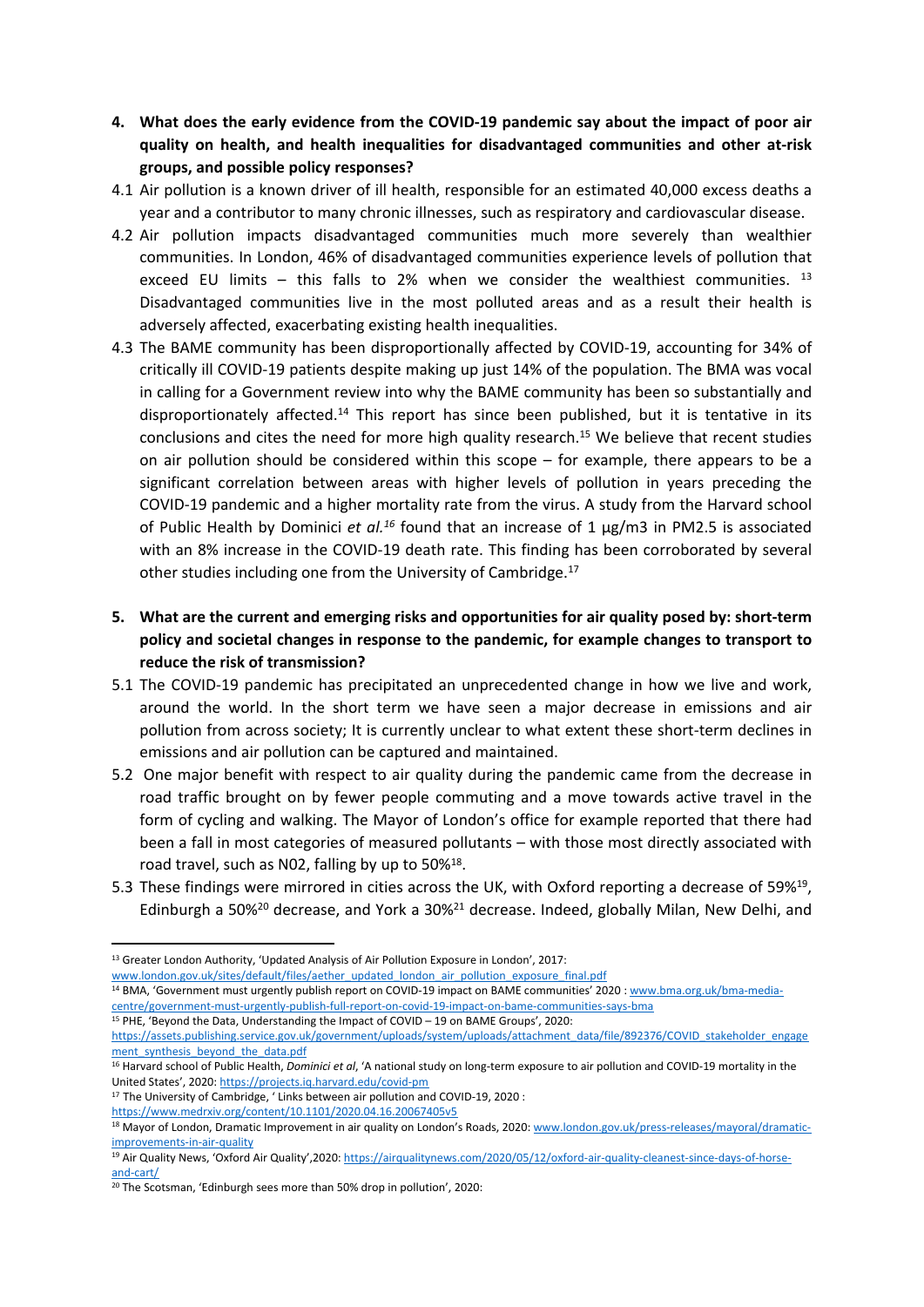Los Angeles have all reported significantly lower levels of pollution as a result of coronavirus restrictions.<sup>22</sup>

- 5.4 There has been a similar decline in aviation emissions as a result of the COVID-19 pandemic, with emission from air travel falling by around 31% as compared to last year.<sup>23</sup> Aviation emission levels will however almost certainly rise back to usual levels as we see a return to more regular frequency of flights.
- 5.5 In order to cement that significant decline in roadside N0x emissions that we saw during the coronavirus restrictions, there would need to be a widespread move away from diesel and petrol vehicles and towards lower emission and electric vehicles. The bringing forward of legislation banning diesel and petrol vehicles is welcome in this regard, but we would also like to see the Government work with the public sector – particularly the NHS – to help organisations convert their fleet away from diesel and petrol vehicles. Over 5% of all road travel in England is NHS related<sup>24</sup> and there over 2,000 hospitals and GP surgeries in areas with dangerous levels of pollution<sup>25</sup>. A move towards a cleaner NHS fleet could help alleviate this and at the same time reduce NHS carbon emissions.
- 5.6 We strongly believe that the changes precipitated by COVID-19 warrant a new injection of money by the UK Government for active travel, beyond that which was pledged by the Chancellor in February's Budget Statement.<sup>26</sup> Although the early release of £250 million<sup>27</sup>, from the £5 billion announced in the Budget for cycling and buses, is welcome and will allow councils to make some necessary and positive changes, this 'emergency active travel fund' is not new money and comes in a context of little government investment in cycling in recent years, representing just 2% of transport spending since 2016.<sup>28</sup> With the added context of COVID-19, we think that the existing commitment for  $E2$  billion<sup>29</sup> ringfenced for cycling and walking will need to be supplemented by additional investment to support the very welcome and ambitious plans from the UK Government for increased active travel. This sentiment has been echoed by Cycling groups including Cycling UK.<sup>30</sup>
- **6. What are the current and emerging risks and opportunities for air quality posed by medium and long-term actions to promote economic recovery?**
- 6.1 The picture for air pollution is unclear over the medium to long-term. In certain countries we have already seen emissions have rebounded to near pre pandemic levels.<sup>31</sup> However there have

<sup>25</sup> British Lung Foundation, 'Toxic Air at the door of the NHS', 2018:

[https://cdn.shopify.com/s/files/1/0221/4446/files/PM\\_Report\\_FINAL\\_web\\_40b0715b-8775-4ee1-a092-](https://cdn.shopify.com/s/files/1/0221/4446/files/PM_Report_FINAL_web_40b0715b-8775-4ee1-a092-2199f9c48a46.pdf?14854756238904833688&_ga=2.226566040.401148642.1596190611-1578488112.1590591127)

[2199f9c48a46.pdf?14854756238904833688&\\_ga=2.226566040.401148642.1596190611-1578488112.1590591127](https://cdn.shopify.com/s/files/1/0221/4446/files/PM_Report_FINAL_web_40b0715b-8775-4ee1-a092-2199f9c48a46.pdf?14854756238904833688&_ga=2.226566040.401148642.1596190611-1578488112.1590591127)

<sup>26</sup> 'Major boost for bus services as PM outlines new vision for local transport', 10<sup>th</sup> February 2020. Available at:

[www.gov.uk/government/news/major-boost-for-bus-services-as-pm-outlines-new-vision-for-local-transport](http://www.gov.uk/government/news/major-boost-for-bus-services-as-pm-outlines-new-vision-for-local-transport) <sup>27</sup>'£2 billion package to create new era for cycling and walking, 9<sup>th</sup> May 2020'. Available at: [www.gov.uk/government/news/2-billion](http://www.gov.uk/government/news/2-billion-package-to-create-new-era-for-cycling-and-walking)[package-to-create-new-era-for-cycling-and-walking](http://www.gov.uk/government/news/2-billion-package-to-create-new-era-for-cycling-and-walking)

[www.edinburghnews.scotsman.com/news/environment/edinburgh-sees-more-50-cent-drop-air-pollution-lockdown-lowers-amount](http://www.edinburghnews.scotsman.com/news/environment/edinburgh-sees-more-50-cent-drop-air-pollution-lockdown-lowers-amount-traffic-2523138)[traffic-2523138](http://www.edinburghnews.scotsman.com/news/environment/edinburgh-sees-more-50-cent-drop-air-pollution-lockdown-lowers-amount-traffic-2523138)

<sup>&</sup>lt;sup>21</sup> University of York, 'New study reveals York air quality improves by 30% over lockdown', 2020: [www.york.ac.uk/news-and](http://www.york.ac.uk/news-and-events/news/2020/research/air-quality-improves-york-lockdown/)[events/news/2020/research/air-quality-improves-york-lockdown/](http://www.york.ac.uk/news-and-events/news/2020/research/air-quality-improves-york-lockdown/)

<sup>&</sup>lt;sup>22</sup> CNBC, 'Air pollution has fallen dramatically for these cities', 2020 : [https://www.cnbc.com/2020/04/22/coronavirus-air-pollution-has](https://www.cnbc.com/2020/04/22/coronavirus-air-pollution-has-fallen-dramatically-for-these-cities.html)[fallen-dramatically-for-these-cities.html](https://www.cnbc.com/2020/04/22/coronavirus-air-pollution-has-fallen-dramatically-for-these-cities.html)

<sup>&</sup>lt;sup>23</sup> Financial Times, 'Aircraft emissions fall sharply as pandemic grounds flights', 2020: [https://www.ft.com/content/c736cd3c-1457-440b](https://www.ft.com/content/c736cd3c-1457-440b-af07-4061afb35bc9)[af07-4061afb35bc9](https://www.ft.com/content/c736cd3c-1457-440b-af07-4061afb35bc9)

<sup>&</sup>lt;sup>24</sup> Sustainable Development Unit 'Low carbon travel, transport and access': [https://www.sduhealth.org.uk/areas-of-focus/carbon](https://www.sduhealth.org.uk/areas-of-focus/carbon-hotspots/travel.aspx#:~:text=The%20health%20and%20care%20system,of%20the%20NHS%20carbon%20footprint.)[hotspots/travel.aspx#:~:text=The%20health%20and%20care%20system,of%20the%20NHS%20carbon%20footprint.](https://www.sduhealth.org.uk/areas-of-focus/carbon-hotspots/travel.aspx#:~:text=The%20health%20and%20care%20system,of%20the%20NHS%20carbon%20footprint.)

<sup>&</sup>lt;sup>28</sup> Walking and Cycling Alliance, 'Budget 2020: A briefing from the Walking and Cycling Alliance', 2020: [www.cyclinguk.org/sites/default/files/budget\\_briefing.pdf](http://www.cyclinguk.org/sites/default/files/budget_briefing.pdf)

<sup>&</sup>lt;sup>29</sup>UK Gov, ' 2 Billion package to create new era for cycling and walking', 2020: [www.gov.uk/government/news/2-billion-package-to-create](http://www.gov.uk/government/news/2-billion-package-to-create-new-era-for-cycling-and-walking)[new-era-for-cycling-and-walking](http://www.gov.uk/government/news/2-billion-package-to-create-new-era-for-cycling-and-walking)

<sup>30</sup> The Guardian, 'Residents to get new decision making powers in cycling revolution', 2020 : [www.theguardian.com/uk](http://www.theguardian.com/uk-news/2020/jul/27/residents-to-get-new-decision-making-powers-in-cycling-revolution)[news/2020/jul/27/residents-to-get-new-decision-making-powers-in-cycling-revolution](http://www.theguardian.com/uk-news/2020/jul/27/residents-to-get-new-decision-making-powers-in-cycling-revolution)